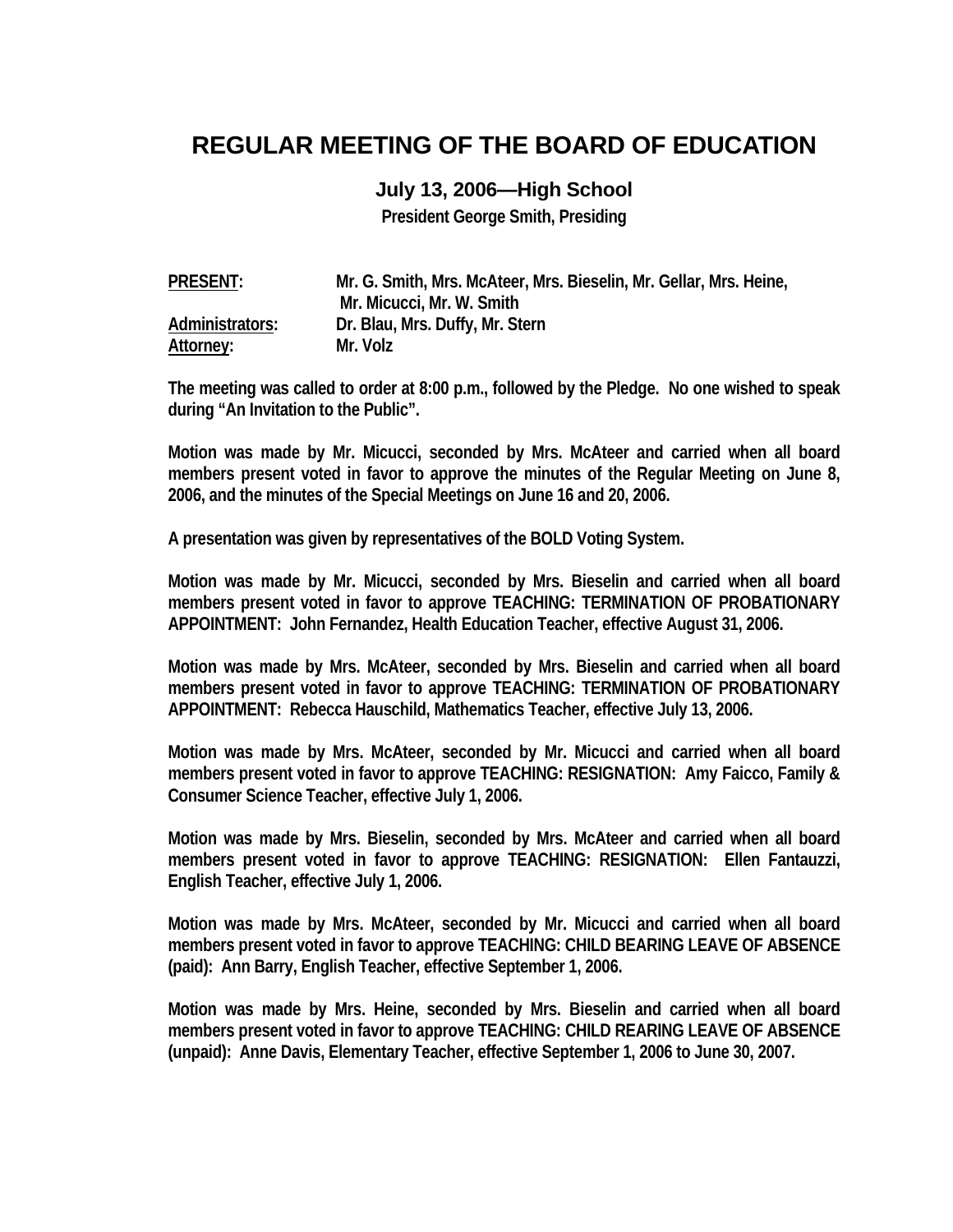**Page 2 Regular Meeting July 13, 2006** 

**Motion was made by Mrs. Heine, seconded by Mrs. Bieselin and carried when all board members present voted in favor to approve TEACHING: CHILD REARING LEAVE OF ABSENCE (unpaid): Christine McCann, Special Education Teacher, effective September 1, 2006 to June 30, 2007.** 

**Motion was made by Mrs. McAteer, seconded by Mr. Gellar and carried when all board members present voted in favor to approve TEACHING: PROBATIONARY APPOINTMENT – ELEMENTARY: Melanie Lahtonen, effective September 5, 2006 to September 4, 2009, Step 11 , new section.** 

**Motion was made by Mrs. McAteer, seconded by Mrs. Bieselin and carried when all board members present voted in favor to approve TEACHING: PROBATIONARY APPOINTMENT – ELEMENTARY: Timothy Bauernfeind, effective September 5, 2006 to September 4, 2009, Step 23, replacing L. Huskisson, retired.** 

**Motion was made by Mrs. Heine, seconded by Mrs. McAteer and carried when all board members present voted in favor to approve TEACHING: PROBATIONARY APPOINTMENT – ELEMENTARY: Melissa Dolan, effective September 5, 2006 to September 4, 2009, Step 24, replacing J. Schwartz, Itinerant teacher.** 

**Motion was made by Mrs. McAteer, seconded by Mr. Micucci and carried when all board members present voted in favor to approve TEACHING: PROBATIONARY APPOINTMENT – ELEMENTARY: Kristen Schneider, effective September 5, 2006 to September 4, 2009, Step 14, replacing V. Hollinger, Itinerant teacher.** 

**Motion was made by Mr. Gellar, seconded by Mrs. McAteer and carried when all board members present voted in favor to approve TEACHING: PROBATIONARY APPOINTMENT: Kathryn A. Ehrhardt, Business Education Teacher, effective September 5, 2006 to September 4, 2009, Step 24 , additional position, budgeted.** 

**Motion was made by Mr. Gellar, seconded by Mrs. Bieselin and carried when all board members present voted in favor to approve TEACHING: PROBATIONARY APPOINTMENT: Elizabeth Martins, English Teacher, effective September 5, 2006 to September 4, 2009, Step 24, replacing E. Fantauzzi, resigned.** 

**Motion was made by Mrs. Heine, seconded by Mrs. McAteer and carried when all board members present voted in favor to approve TEACHING: PROBATIONARY APPOINTMENT: Anna Stuart, Foreign Language Teacher, effective September 5, 2006 to September 4, 2009, Step 56, replacing J. Loehr, retired.** 

**Motion was made by Mrs. McAteer, seconded by Mr. Micucci and carried when all board members present voted in favor to approve TEACHING: PROBATIONARY APPOINTMENT: James Grover, Mathematics Teacher, effective September 5, 2006 to September 4, 2009, Step 21, replacing C. Braun, retired; change from Regular Substitute as appointed on 6/08/06.**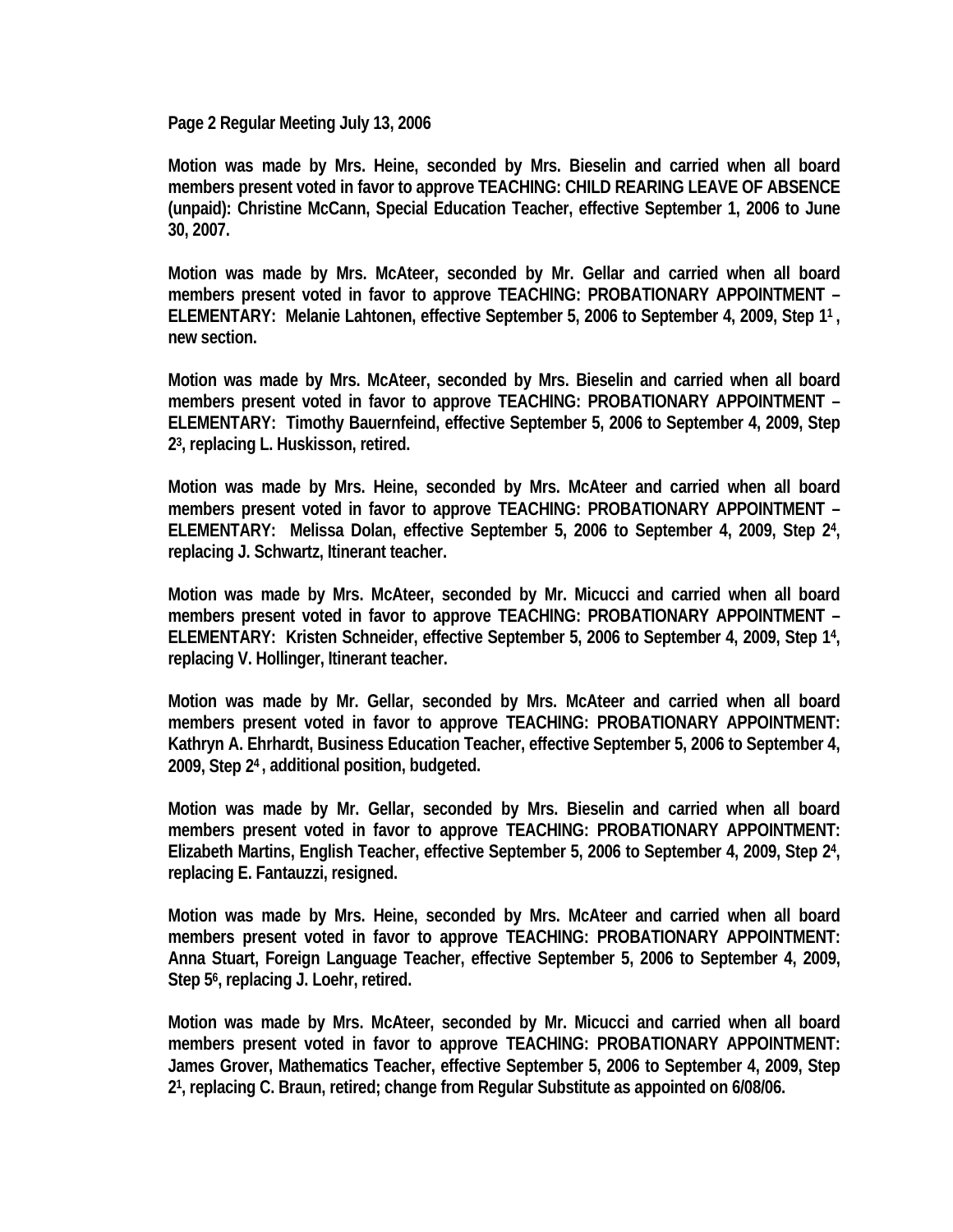**Page 3 Regular Meeting July 13, 2006** 

**Motion was made by Mrs. Bieselin, seconded by Mrs. McAteer and carried when all board members present voted in favor to approve TEACHING: PROBATIONARY APPOINTMENT: Melissa Prieto, Music Education Teacher, effective September 5, 2006 to September 4, 2009, Step 11, replacing D. Rosler, retired.** 

**Motion was made by Mrs. McAteer, seconded by Mr. Gellar and carried when all board members present voted in favor to approve TEACHING: PROBATIONARY APPOINTMENT: Lynette O'Hanlon, Music Education Teacher, effective September 5, 2006 to September 4, 2009, Step 11, replacing C. Krause, retired.** 

**Motion was made by Mrs. McAteer, seconded by Mrs. Heine and carried when all board members present voted in favor to approve TEACHING: PROBATIONARY APPOINTMENT: Patricia Grasso, Music Education Teacher, effective September 5, 2006 to September 4, 2009, Step 21, replacing M. Rothmeier, resigned.** 

**Motion was made by Mr. Gellar, seconded by Mrs. McAteer and carried when all board members present voted in favor to approve TEACHING: PROBATIONARY APPOINTMENT: Amy Busch, Special Education Teacher, effective September 5, 2006 to September 4, 2009, Step 13, replacing M. Umstatter recalled to elementary.** 

**Motion was made by Mrs. Heine, seconded by Mrs. McAteer and carried when all board members present voted in favor to approve TEACHING: PROBATIONARY APPOINTMENT: Marc Wassermann, Special Education Teacher, effective September 5, 2006 to September 4, 2009, Step 14, new budgeted position.** 

**Motion was made by Mrs. McAteer, seconded by Mrs. Heine and carried when all board members present voted in favor to approve TEACHING: PROBATIONARY APPOINTMENT: Paul Vecchione, Special Education Teacher, effective September 5, 2006 to January 2, 2009, Step 27, replacing T. Scarlatos, resigned.** 

**Motion was made by Mr. Gellar, seconded by Mrs. McAteer and carried when all board members present voted in favor to approve TEACHING: REGULAR SUBSTITUTE: Shane O'Neill, Elementary Teacher, effective September 5, 2006 to June 30, 2007, Step 24, replacing C. Carlson, CRL.** 

**Motion was made by Mrs. McAteer, seconded by Mr. Micucci and carried when all board members present voted in favor to approve TEACHING: REGULAR SUBSTITUTE: Justin Kiamos, Elementary Teacher, effective September 5, 2006 to June 30, 2007, Step 24, replacing J. Dellafranca, CRL.** 

**Motion was made by Mrs. Bieselin, seconded by Mrs. McAteer and carried when all board members present voted in favor to approve TEACHING: REGULAR SUBSTITUTE: Fran Coiro, Elementary Teacher, effective September 5, 2006 to June 30, 2007, Step 23, replacing J. Renganeschi, CRL.**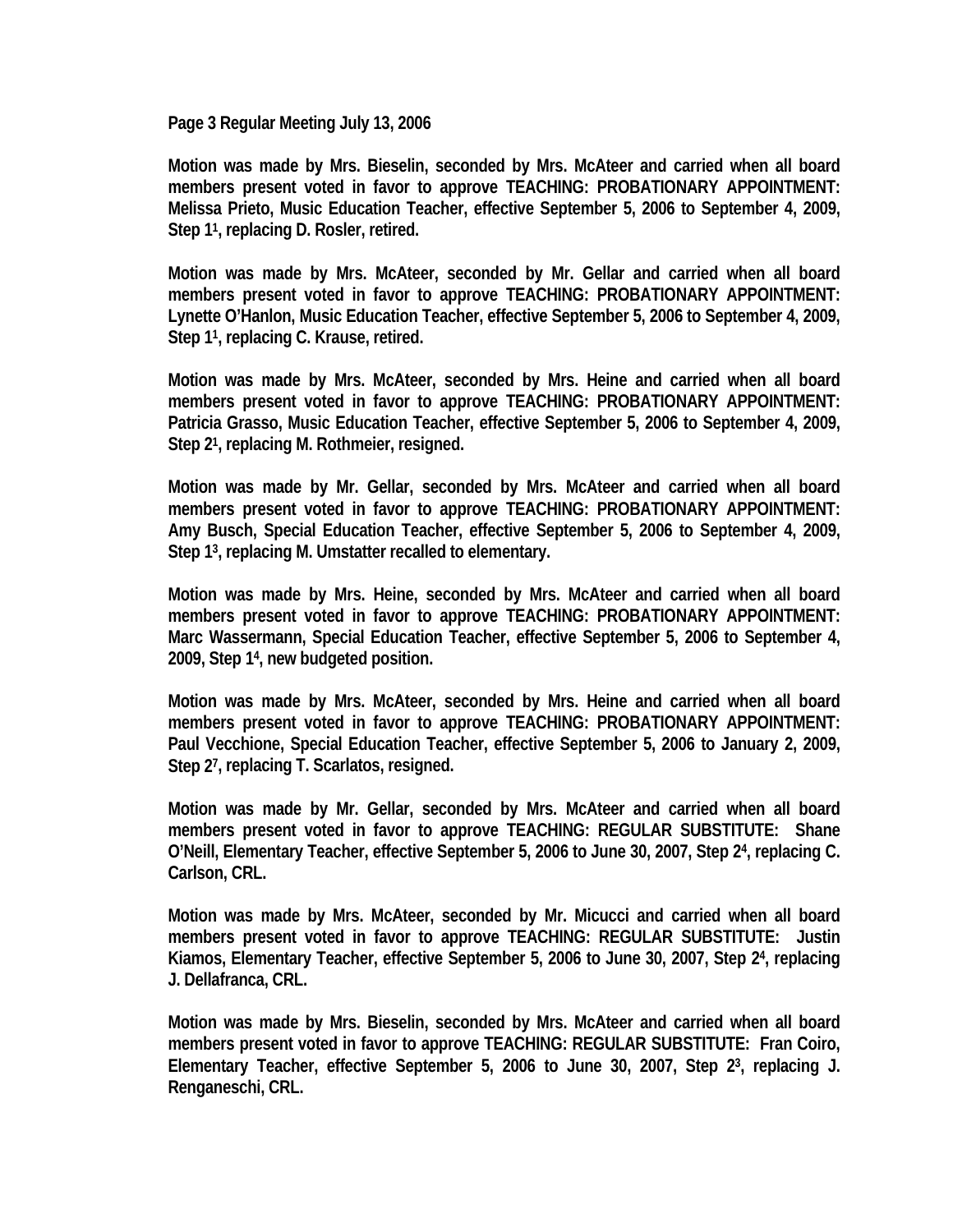**Page 4 Regular Meeting July 13, 2006** 

**Motion was made by Mrs. McAteer, seconded by Mr. Micucci and carried when all board members present voted in favor to approve TEACHING: REGULAR SUBSTITUTE: Teresa Romanelli, Elementary Teacher, effective September 5, 2006 to June 30, 2007, Step 21, replacing C. Evans, Dean.** 

**Motion was made by Mrs. McAteer, seconded by Mr. Gellar and carried when all board members present voted in favor to approve TEACHING: REGULAR SUBSTITUTE: Karen Tomlinson, Elementary Teacher, effective September 5, 2006 to June 30, 2007, Step 11, replacing A. Davis, CRL.** 

**Motion was made by Mr. Gellar, seconded by Mrs. McAteer and carried when all board members present voted in favor to approve TEACHING: REGULAR SUBSTITUTE: Thomas Moran, Mathematics Teacher, effective September 5, 2006 to June 30, 2007, Step 11, replacing N. Yost, CRL.** 

**Motion was made by Mrs. McAteer, seconded by Mr. Gellar and carried when all board members present voted in favor to approve TEACHING: PART TIME APPOINTMENT: Pamela Cirasole, Music Teacher, effective September 5, 2006 to June 30, 2007, Step 56, prorated at .5, replacing ½ C. Calabro, retired.** 

**Motion was made by Mr. Micucci, seconded by Mrs. McAteer and carried when all board members present voted in favor to approve CLASSIFIED CIVIL SERVICE: RESIGNATION: Donald DeStefano, Custodial Worker I, effective June 12, 2006.** 

**Motion was made by Mrs. McAteer, seconded by Mr. Micucci and carried when all board members present voted in favor to approve CLASSIFIED CIVIL SERVICE: RESIGNATION: Cathleen A. Hirt, Principal Stenographer, effective July 22, 2006.** 

**Motion was made by Mrs. McAteer, seconded by Mrs. Heine and carried when all board members present voted in favor to approve CLASSIFIED CIVIL SERVICE: PART TIME POSITION: Janet LoBiondo\*, Clerk Typist, effective September 5, 2006, Step 1, new position.** 

**Motion was made by Mr. Micucci, seconded by Mrs. McAteer and carried when all board members present voted in favor to approve CLASSIFIED CIVIL SERVICE: PART TIME POSITION: Lisa Spradley\*, Clerk Typist, effective September 5, 2006, Step 1, new position.** 

**Motion was made by Mr. Micucci, seconded by Mrs. McAteer and carried when all board members present voted in favor to approve CLASSIFIED CIVIL SERVICE: PROBATIONARY APPOINTMENT: Lori Brites\*, Cafeteria Aide, effective September 5, 2006, Step 1, new position.** 

**Motion was made by Mrs. McAteer, seconded by Mrs. Bieselin and carried when all board members present voted in favor to approve CLASSIFIED CIVIL SERVICE: PROBATIONARY APPOINTMENT: Patricia Cinquemani\*, Cafeteria Aide, effective September 5, 2006, Step 1, new position.** 

**\*Conditional pending fingerprint clearance**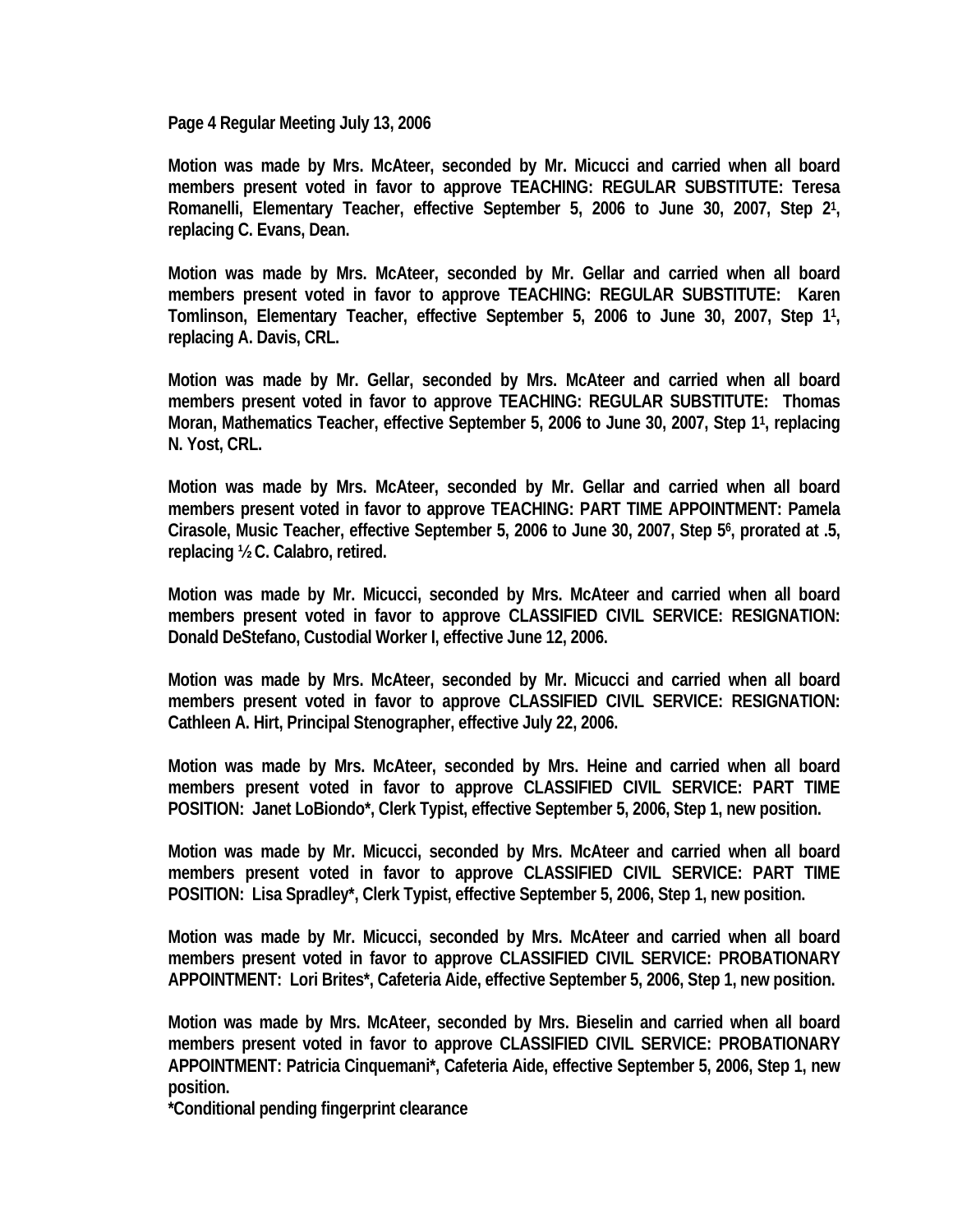**Page 5 Regular Meeting July 13, 2006** 

**Motion was made by Mr. Gellar, seconded by Mr. Micucci and carried when all board members present voted in favor to approve CLASSIFIED CIVIL SERVICE: PROBATIONARY APPOINTMENT: Joseph Cuba\*, Custodial Worker I, effective July 31, 2006, Step 1, replacing D. DiStefano, resigned.** 

**Motion was made by Mrs. McAteer, seconded by Mrs. Bieselin and carried when all board members present voted in favor to approve CLASSIFIED CIVIL SERVICE: PROBATIONARY APPOINTMENT: Nancy Gimplin\*, Cafeteria Aide, effective September 5, 2006, Step 1, new position.** 

**Motion was made by Mrs. McAteer, seconded by Mr. Gellar and carried when all board members present voted in favor to approve CLASSIFIED CIVIL SERVICE: PROBATIONARY APPOINTMENT: Carla LaBombard\*, Cafeteria Aide, effective September 5, 2006, Step 1, new position.** 

**Motion was made by Mrs. Heine, seconded by Mrs. McAteer and carried when all board members present voted in favor to approve CLASSIFIED CIVIL SERVICE: PROBATIONARY APPOINTMENT: Georgiana Ruotolo\*, Cafeteria Aide, effective September 5, 2006, Step 1, new position.** 

**Motion was made by Mr. Gellar, seconded by Mrs. Bieselin and carried when all board members present voted in favor to approve CLASSIFIED CIVIL SERVICE: PROBATIONARY APPOINTMENT: Dana Sullivan\*, Cafeteria Aide, effective September 5, 2006, Step 1, new position.** 

**Motion was made by Mrs. Heine, seconded by Mrs. McAteer and carried when all board members present voted in favor to approve CLASSIFIED CIVIL SERVICE: PROBATIONARY APPOINTMENT: Michele Varley\*, Cafeteria Aide, effective September 5, 2006, Step 1, new position.** 

**Motion was made by Mrs. McAteer, seconded by Mrs. Heine and carried when all board members present voted in favor to approve CLASSIFIED CIVIL SERVICE: SUBSTITUTE CUSTODIANS (\$8.30/HR): Michael DeBlasio\*, effective June 28, 2006; Daniel Gebbia\*, effective June 27, 2006; Bryan Wilkens\*, effective June 28, 2006.** 

**Motion was made by Mrs. McAteer, seconded by Mr. Gellar and carried when all board members present voted in favor to approve CLASSIFIED CIVIL SERVICE: SUBSTITUTE FOOD SERVICE WORKER (\$6.75/HR): Regina Conti-Miller\*, effective September 7, 2006.** 

**Motion was made by Mrs. McAteer, seconded by Mrs. Bieselin and carried when all board members present voted in favor to approve CLASSIFIED CIVIL SERVICE: SUBSTITUTE CLERK TYPIST (\$8.83/HR): Patricia Rosen, effective July 7, 2006.** 

**\*conditional pending fingerprint clearance**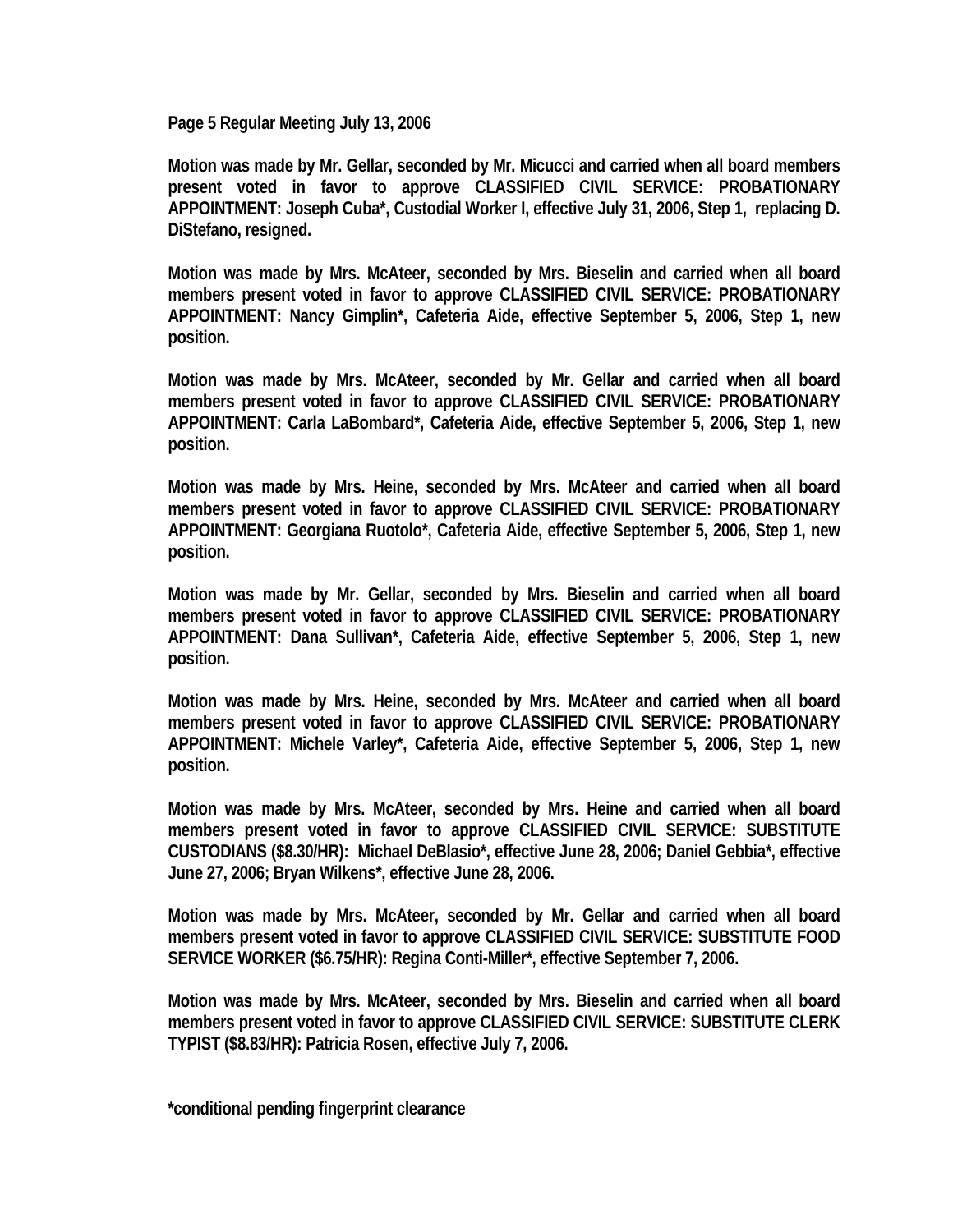**Page 6 Regular Meeting July 13, 2006** 

**Motion was made by Mrs. McAteer, seconded by Mrs. Bieselin and carried when all board members present voted in favor to approve OTHER: SUBSTITUTE TEACHERS (\$105 per diem), effective September 7, 2006: Christopher Beemer,** *student teacher***; Jennifer Cifelli; Roseanna D'Alessandro; Steven Marshall,** *student teacher***; Linda Schomacker.** 

**Motion was made by Mrs. McAteer, seconded by Mrs. Heine and carried when all board members present voted in favor to approve OTHER: FALL COACHES – 2006 HIGH SCHOOL:** 

**Football: Tim Horan, Varsity Head Coach; Steve Mileti, Asst. Varsity Coach; Anthony Yuli, Asst. Varsity Coach; Steve Lenowicz, Head JV Coach; Nick LaGiglia, Asst. JV Coach; Greg Ziems, Freshman Coach; Dennis Montalto, Asst. Freshman Coach.** 

**Girls Soccer: Deborah Colvell, Head Varsity Coach; Jim Albert, Asst. Varsity Coach; Nick Grieco, JV Coach; James Beuther, JV 2 Coach.** 

**Boys Soccer: Ed Pieron, Head Varsity Coach; Brian Cameron, Asst. Varsity Coach; Scott Key, JV Coach; Tim VanWyen, JV 2 Coach.** 

**Girls Swimming: Karyn Storan, Head Varsity Coach; Kerri DeBetta, Asst. Varsity Coach.** 

**Girls Tennis: Kevin Lewis, Varsity Coach; Norm Wingert, JV Coach.** 

**Field Hockey: Josephine Hassett, Varsity Coach; Michelle Schroeder, JV Coach.** 

**Cross Country: Christopher Kaigh, Boys Varsity Coach; Margaret Okurowski, Girls Varsity Coach.** 

**Boys Volleyball: Vincent Cicero, Varsity Coach; Jose Martelo, JV Coach.** 

**Girls Volleyball: Jim Klimkowski, Varisty Coach; Katie Marien, JV Coach.** 

**Golf: George Botsch, Varsity Coach; George Gagliardi, JV Coach.** 

**Cheerleading: Jennifer Shelorke, Varsity Coach; Tiffany Ramirez, JV Coach; Ariana Breitfeller, JV9 coach.** 

**Motion was made by Mr. Micucci, seconded by Mrs. McAteer and carried when all board members present voted in favor to approve OTHER: FALL COACHES – 2006 MIDDLE SCHOOL: Football: Shawn Rush, Head 7-8 Udall Coach; Phil Kane, Asst. 7-8 Udall Coach; Vincent Lavera, Head 7-8 Beach Coach; John Lavery, Asst. 7-8 Beach Coach.** 

**Girls Soccer: Brian Dieumegard, Udall 7-8 Coach; Colleen Reilly, Beach 7-8 Coach.** 

**Boys Soccer: Ed Aromando, Udall 7-8 Coach; Jeremy Robertson, Beach 7-8 Coach.** 

**Cross Country: Michelle Studley-Broderick, Beach Boys & Girls Coach; Kevin Murphy, Udall Boys & Girls Coach.** 

**Cheerleading: Dina Barone, Udall 7-8 Coach.** 

**Tennis: Thomas Louden, Girls 7-8 Udall/Beach.** 

**Motion was made by Mrs. McAteer, seconded by Mrs. Heine and carried when all board members present voted in favor to approve OTHER: EQUIPMENT/UNIFORM COORDINATORS 2006-07: Scott Craig, H.S.; Pat Lang, Udall Road MS; Vinny Luvera and Denise Cain, Beach Street MS (1/2 each).** 

**Motion was made by Mrs. Bieselin, seconded by Mrs. McAteer and carried when all board members present voted in favor to approve OTHER: ATHLETIC TRAINER 2006-07: Nicole Perperis.**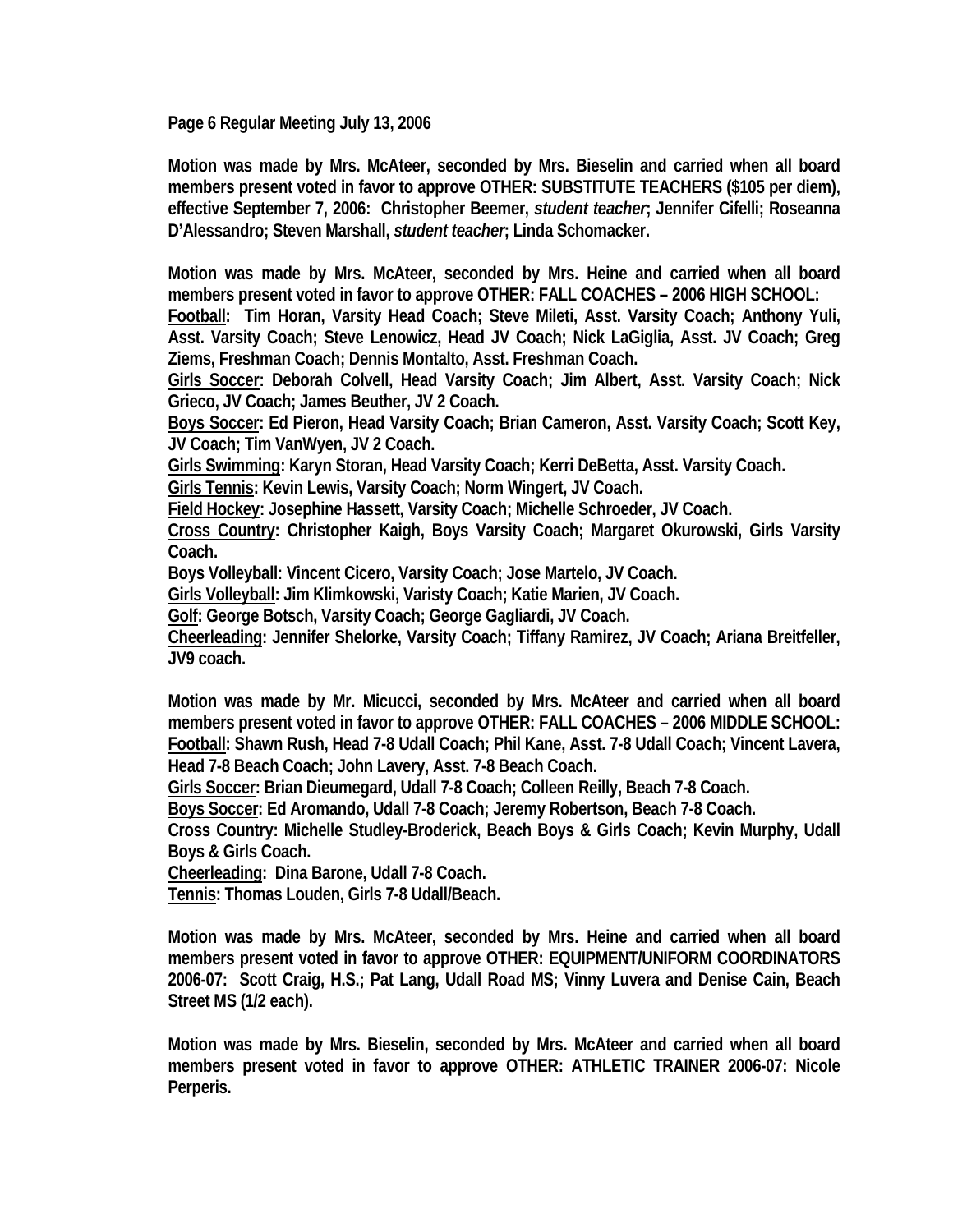**Page 7 Regular Meeting July 13, 2006** 

**Motion was made by Mrs. McAteer, seconded by Mrs. Bieselin and carried when all board members present voted in favor to approve OTHER: SUMMER SCHOOL PRINCIPAL – July 10, 2006 through August 18, 2006: Joann Hilbert \$6,805.** 

**Motion was made by Mrs. McAteer, seconded by Mr. Gellar and carried when all board members present voted in favor to approve OTHER: SUMMER SCHOOL FACULTY – July 10, 2006 through August 15, 2006: English Teachers - \$2,158\* per period for a full session: Nicole Herzog – 2 classes; Candace Lofaso – 2 classes.** 

**Mathematics Teachers - \$2,158\* per period for a full session: Nash Birnholz – 1 class, 2 Regents reviews; Tamra Burns – 2 Regents reviews; Jeannine Conaghan – 2 classes; Kristin Doerr – 2 Regents reviews; Louis Lu – 2 classes; Wesley Oakes – 3 classes.** 

**Science Teachers - \$2,158\* per period for a full session: John Giordano – 1 Regents review; Gary Noody – 2 Regents reviews; Jerome Salvo – 2 Regents reviews; Anthony Abbate – 1 class.** 

**Social Studies Teachers - \$2,158\* per period for a full session: Michelle DaSilva-Burke – 1 class; David Moglia – 2 Regents reviews; Kevin Murphy – 1 class; Robert Weiss – 2 classes, Regents reviews.** 

**\*2005 salaries; to be adjusted upon settlement of the WITA Negotiated Agreement.** 

**Motion was made by Mrs. McAteer, seconded by Mr. Gellar and carried when all board members present voted in favor to approve OTHER: SUMMER SCHOOL: CLERICAL: Kathleen Powers.** 

**Motion was made by Mrs. McAteer, seconded by Mr. Gellar and carried when all board members present voted in favor to approve OTHER: SUMMER SCHOOL: Paraprofessional: Doreen Montefusco.** 

**Motion was made by Mrs. McAteer, seconded by Mrs. Bieselin and carried when all board members present voted in favor to approve updated Academic Intervention Services (AIS) plan.** 

**There were no committee meetings this month. However, the Policy Committee submitted a policy for adoption. Motion was made by Mrs. Bieselin, seconded by Mrs. McAteer and carried when all board members present voted in favor to waive policy requiring a second reading of a policy before adoption. Motion was made by Mrs. Heine, seconded by Mrs. Bieselin and carried when all board members present voted in favor to adopt policy File 7516: Wellness Policy, after tonight's first reading. Copies were available for the public.** 

**Mrs. McAteer reported on Committee on Special Education/Preschool Special Education recommendations re: classification/placement/I.E.P. modifications of students as delineated: CSE ID#: 2607, 3112, 3435, 2919, 2891, 5785, 3934, 2650, 3968, 5542, 2664, 2419, 6026, 2079, 4672, 5837, 4084, 6223, 4578, 4270, 5178, 22620, 97381, 6120, 5188, 3186, 4018, 4640, 5895, 5689, 5772, 6015, 5992, 3822, 5636, 3891, 6231, 5836, 5672, 6271, 6267, 4580, 5605, 3887, 6158, 6263, 5840, 5696, 5839, 3216; CPSE ID#: 5939, 5863, 5894, 5754, 6118, 5940, 5785, 6253, 6111, 6199, 5837, 5865, 6151, 5712, 5953, 6135, 22620, 6256, 6255, 6254, 6257, 6260, 6128, 6097, 5689, 6170,**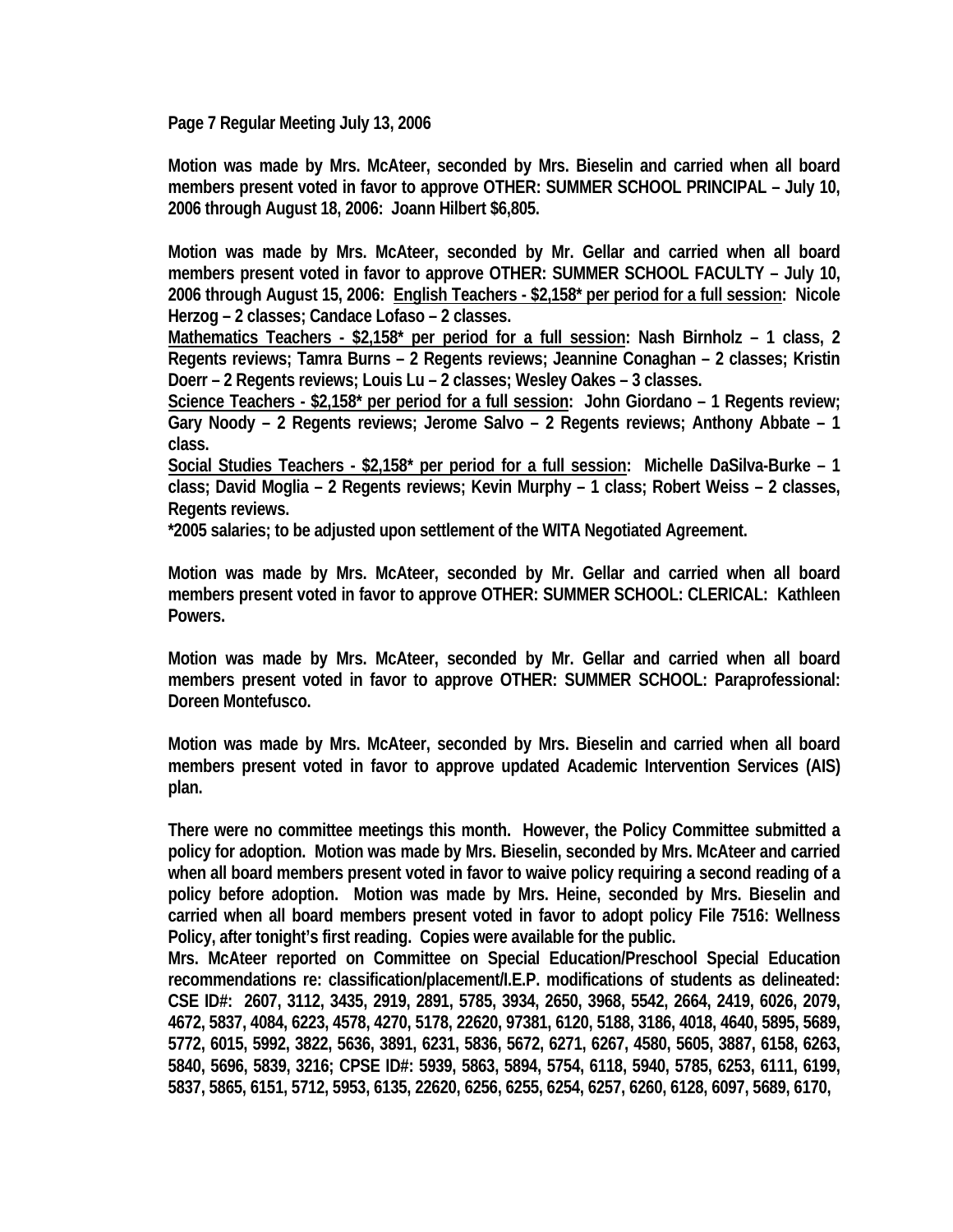**Page 8 Regular Meeting July 13, 2006** 

**6091, 6231, 5729, 5672, 5967, 5803, 5869, 6261, 5652, 5977, 6163, 6109, 6269, 6158, 5908, 6028, 6222, 6009, 6164, 5736, 22612, 6130, 5840, 5696, 6006, 6169, 5741.** 

**The Treasurer's Report for May was presented. Beginning balance was \$27,834,218.07 and ending balance \$31,535,873.55.** 

**Motion was made by Mrs. McAteer, seconded by Mrs. Bieselin and carried when all board members present voted in favor to approve budget transfers.** 

**Motion was made by Mrs. McAteer, seconded by Mrs. Bieselin and carried when all board members present voted in favor to approve Days of Religious Observance for 2006-07 (used for calculating daily attendance for SA-10): October 6 Sukkoth, November 1 All Saint's Day, December 8 Immaculate Conception, April 26 Final Day of Pesach, May 17 Ascension Thursday, and May 22 Shavuot.** 

**Motion was made by Mrs. McAteer, seconded by Mr. Gellar and carried when all board members present voted in favor to approve bid for Gasoline. Bid was awarded to Fleetcor Technologies for \$2.8301/gallon for 87 octane, \$2.9134/gallon for 89 octane, and \$2.5102/gallon for diesel. Fleetcor operates through Getty Station at 570 Sunrise Highway and the Montauk Highway location in West Islip.** 

**PRESIDENT'S REPORT: Mr. G. Smith welcomed the new board members, Mr. Wayne Smith and Mr. Steven Gellar. He also thanked the board for electing him as President, and congratulated Mrs. McAteer on her Vice Presidency. The Energy Performance Contract was discussed. Mr. Koelbel answered questions from the board.** 

**Motion was made by Mr. Micucci, seconded by Mrs. McAteer and carried when all board members present voted in favor to approve resolution: BE IT RESOLVED, that the West Islip Union Free School District hereby nominates Fred Langstaff to the position of Area 12 Director for the New York State School Boards Association.** 

**Motion was made by Mrs. Bieselin, seconded by Mrs. McAteer and carried when all board members present voted in favor to approve SEQRA Negative Declaration for District Wide Telephone System Installation, SED #58-05-09-03-7-999-005.** 

**Motion was made by Mrs. Bieselin, seconded by Mrs. McAteer and carried when all board members present voted in favor to approve resolution: BE IT RESOLVED, that in accordance with Policy 2320 – Attendance By Board Members at Conferences, Conventions and Workshops, the West Islip Union Free School District hereby delegates the power to the President of the Board of Education to authorize attendance at conferences, conventions, workshops, etc., for the 2006-07 school year.** 

**No one wished to speak during "An Invitation to the Public".**